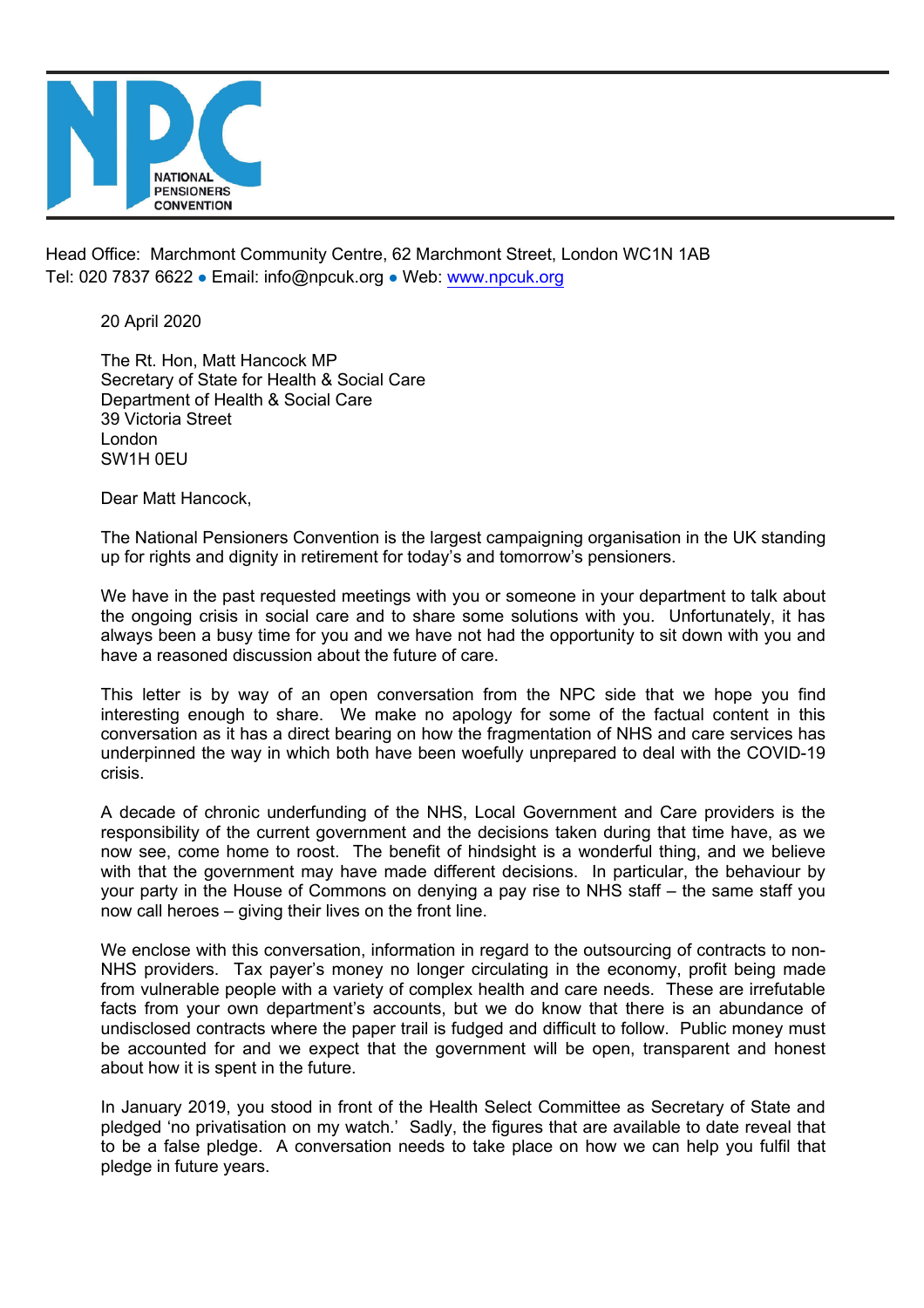The response to the COVID-19 crisis leaves a lot to be desired. Despite your promises of millions of units of protective equipment being delivered, there are still those working on the front line without the proper protective equipment to enable them to be safe whilst working night and day to save lives. The ability to test even front line staff let alone anyone else is inadequate to say the least. The spread of the virus will continue unless and until the government gets a grip on making tests widely available so decisions can be made about the extent of lockdown.

The strategy to deal with COVID-19 started off with advice to the over 70's and anyone with underlying health conditions to self-isolate. The majority have done so, but the strategy lacked the resources to make it work in care homes and those receiving care in their own homes. Not to publish deaths from the virus at these locations is remiss and as Age UK have said: 'older people have been airbrushed out of the virus figures.' It appears that the care and concern for the elderly and vulnerable has somewhat shifted. Under-reporting of deaths will not give confidence to the public and certainly will not gain the government any kudos. Sadly, we have seen too many younger victims of the virus which demonstrates that we have very little knowledge and understanding of how it operates.

We are sure you agree that there are lessons to be learned from this extraordinary chapter in our history. It is abundantly clear that public services of any kind are crucial in times like these with the economy on the downward trend, workers at home, job losses and a myriad of other issues that are an impact on each and every one. There will, no doubt be a reflection by the government on the damage inflicted on those public services by the year on year funding cuts with the same, if not more, expectations on service delivery.

So, to the future. The health of a nation dictates how well the nation's economy acts. A progressive thinking government would understand that it needs to make sure that health and care services are a priority if we are to become a productive nation again. There are many who have said that *'a nation is judged on how it treats its weakest citizens.'* We suggest this is a starting point.

Our conversation with you would urge the government to become proactive rather than reactive. To accept parity of illnesses and treat them equally; to accept parity between the NHS and care as holistic services giving support to communities across the country. It is every citizen's right to expect the same level of care and access to health services.

To do this, the government must invest in the future by:

- Fully funding the NHS
- Fully funding Local Government
- Funding Charities with public service track records in health and care
- Fully funding a National Care Service free at the point of need, through general taxation.
- Creating an income for 'informal carers' those who save the government billions of pounds each year for the pittance of carer's allowance or in lots of cases, nothing at all.

We understand the enormous impact on the economy of this tragic situation and older people already contributing directly or indirectly to the treasury around £160billion a year will continue to do their bit. However, there is a section of society that appears to be able to grow their wealth with impunity. We believe there are opportunities to be taken now to ensure that the huge inequality that exists in this country – not just in access to health and care services – is redressed.

As a survivor of COVID-19 yourself, we believe you know the right thing to do now. Respecting each individual for their talents and contributions to the country should be an everyday part of government policy, behaving as adults should to set an example on the road to recovery.